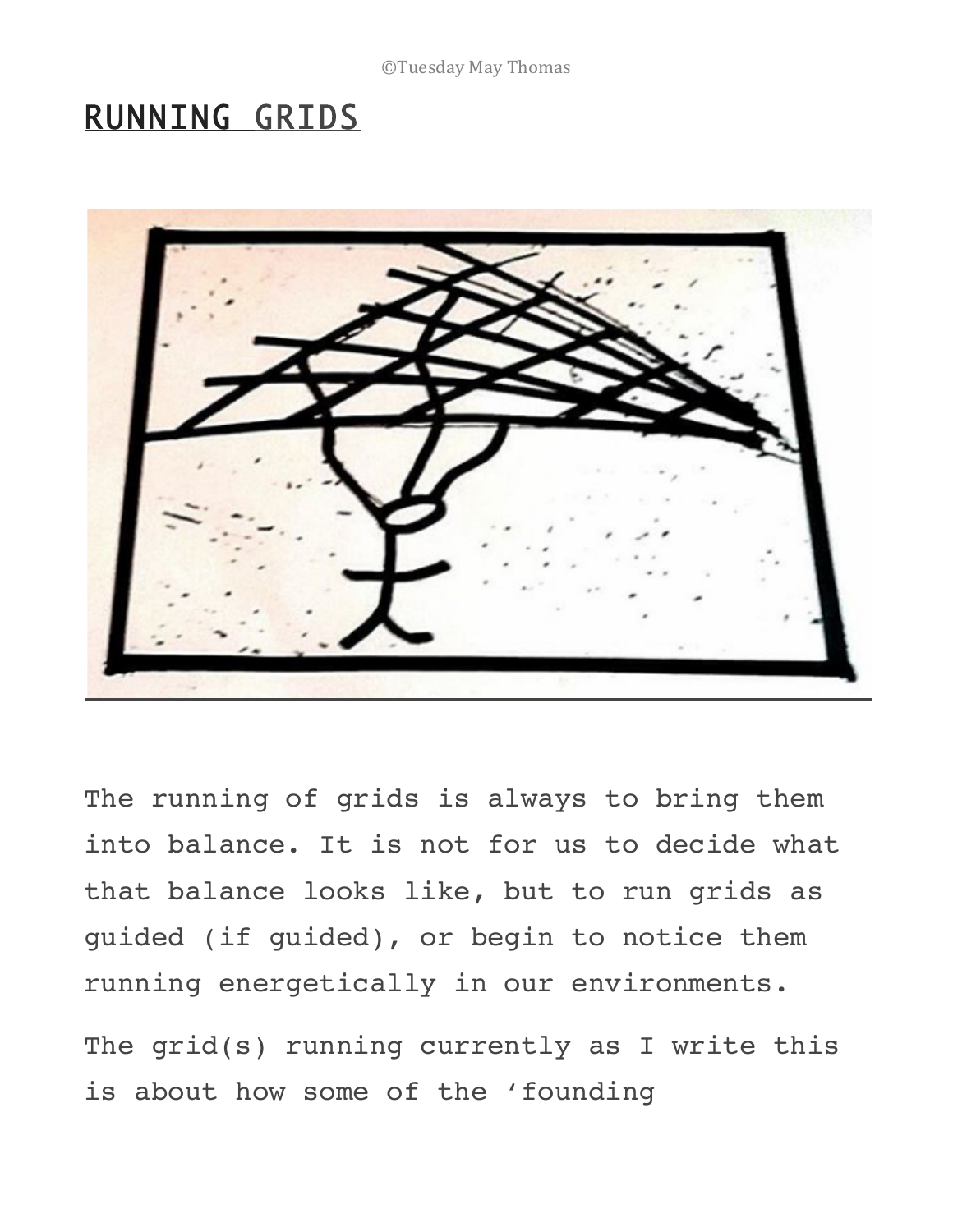father's' faces on the big rock at Mount Rushmore were slave owners. I don't recall that grid ever being 'up' in my lifetime; meaning to my awareness- that conversation has not been hot news a lot of people were aware of throughout my life- and yet here it is now.

That grid is 'up' and 'running', like so many others (police brutality, black lives, riots, vaccinations, hospitals, ventilators, illness, masks, germs, virus etc), because a great number in the collective are looking at it, thinking about it, talking about it, experiencing it, considering it, and ultimately redefining what these aspects mean to them.

*< 'You' running a grid versus asking the Universe to run a grid >*

**"I run the grid of** peace for the world"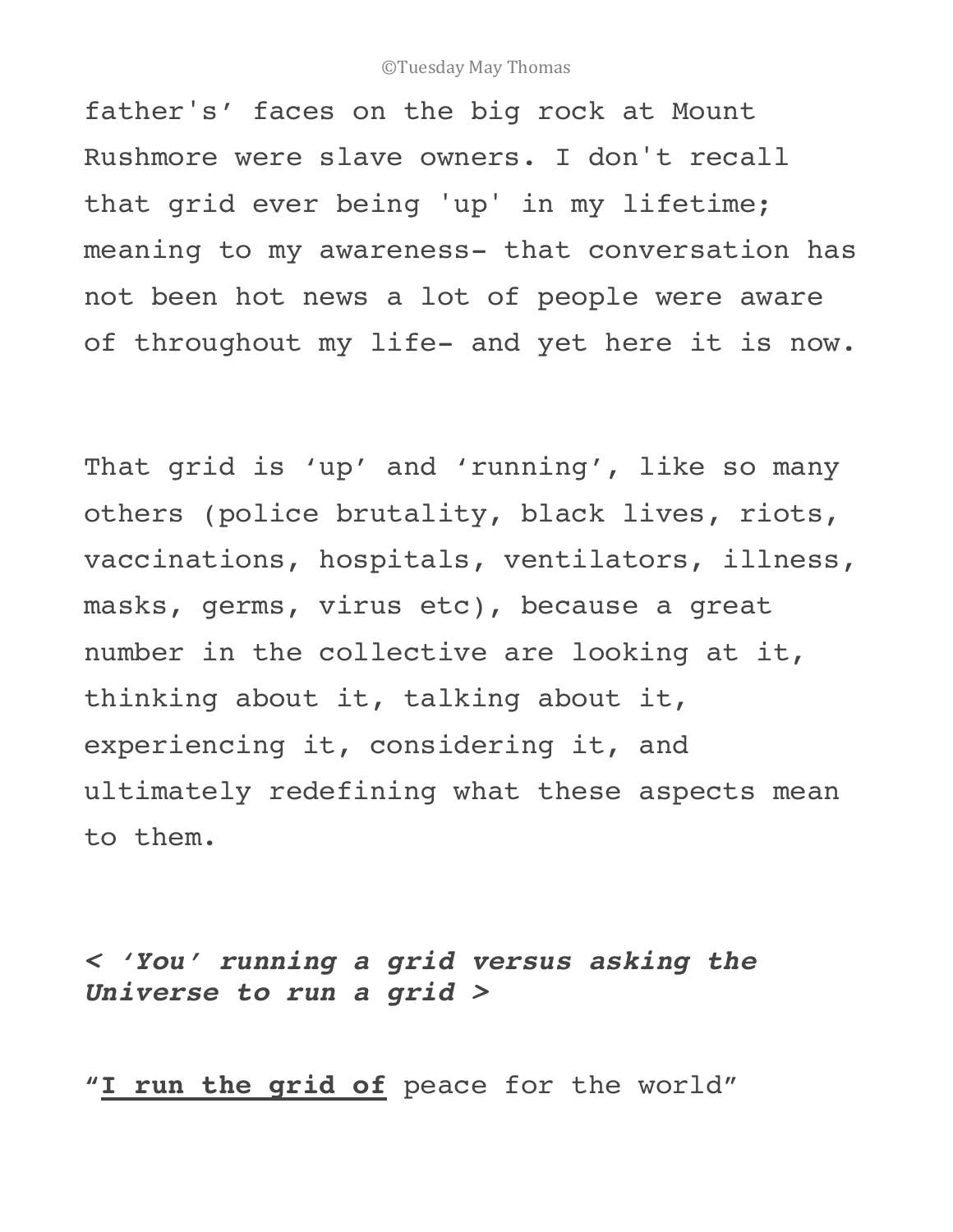The grid of peace will run on me first, bringing to balance all the areas within me and through the grid matrix where I am not in alignment with peace, where I block peace and withhold peace. Then the energies will use me as a base to send the grid of 'peace for the world' forth to all areas that it will be received to run to balance, for the highest good of all.

## **"Universe, run the grid of** peace for the world"

The universe will run the grid of 'peace for the world' from the outside and outer-reaches of the grid matrix/universe- from all the places where peace is ready to 'run'/be present in the world energetically... then the grids will work their way 'in' to running on me. The grids run from the 'outside - in'. This happens instantaneously, by the way.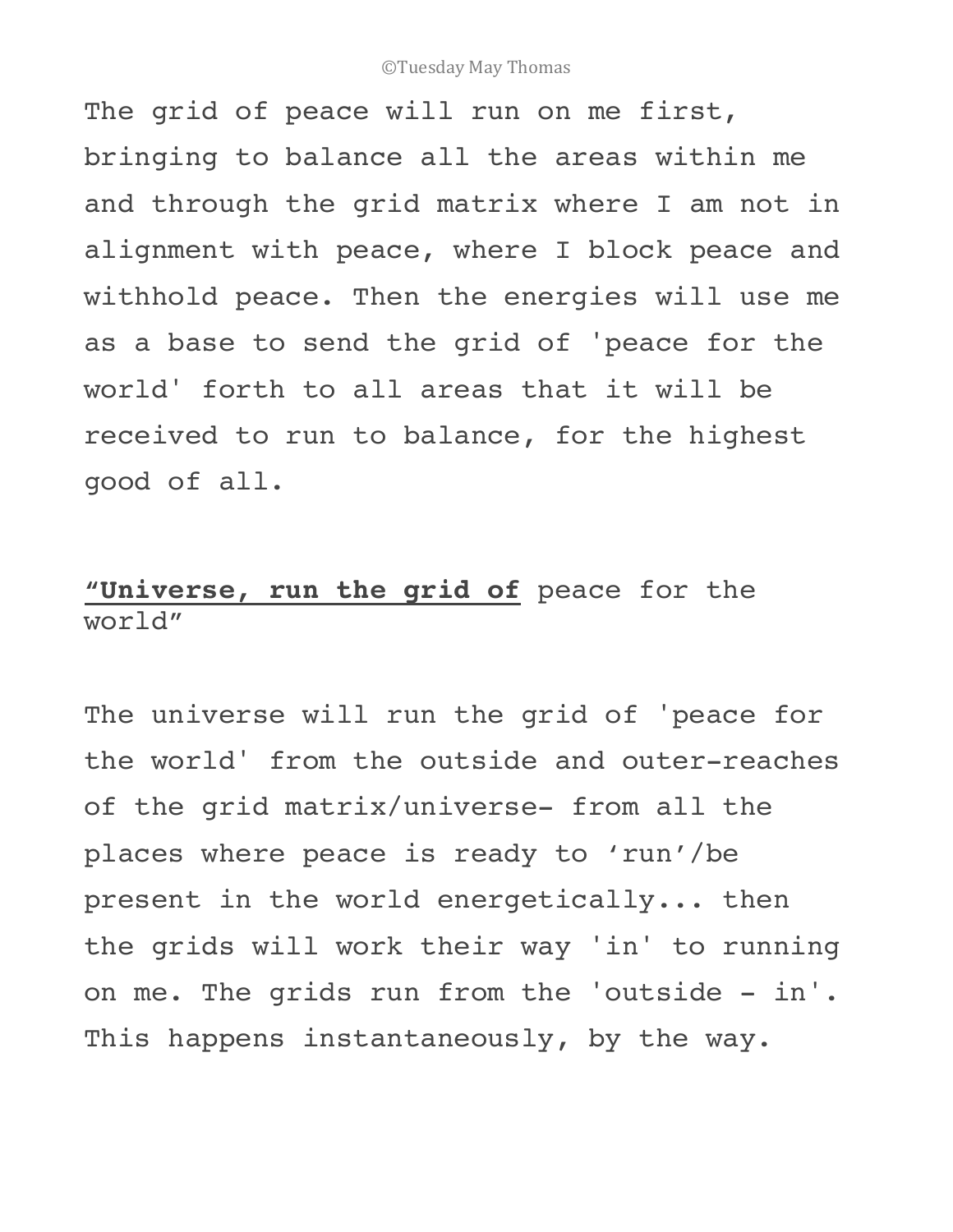## **Expanded Examples:**

If I am guided, I can say "**I run the grid** of perfect justice for the indigenous peoples of America".

If I say it like that, the universe will **USE ME** as a receptacle to run the energy through. All of my conscious/unconscious/subconscious views on how this should be done or what this looks like will get run to balance FIRST, so that it matches as close as it can- the most neutral pattern collectively.

All of the thousands, or millions of grids *I* may be connected to regarding that aspect will RUN on my memories, judgments, beliefs, past life trauma etc, and that gridiry (my cellular/holographic memories) will become a circuit board for all like energies to 'run through me to balance' (which can be exhausting – cause a sense of 'depletion').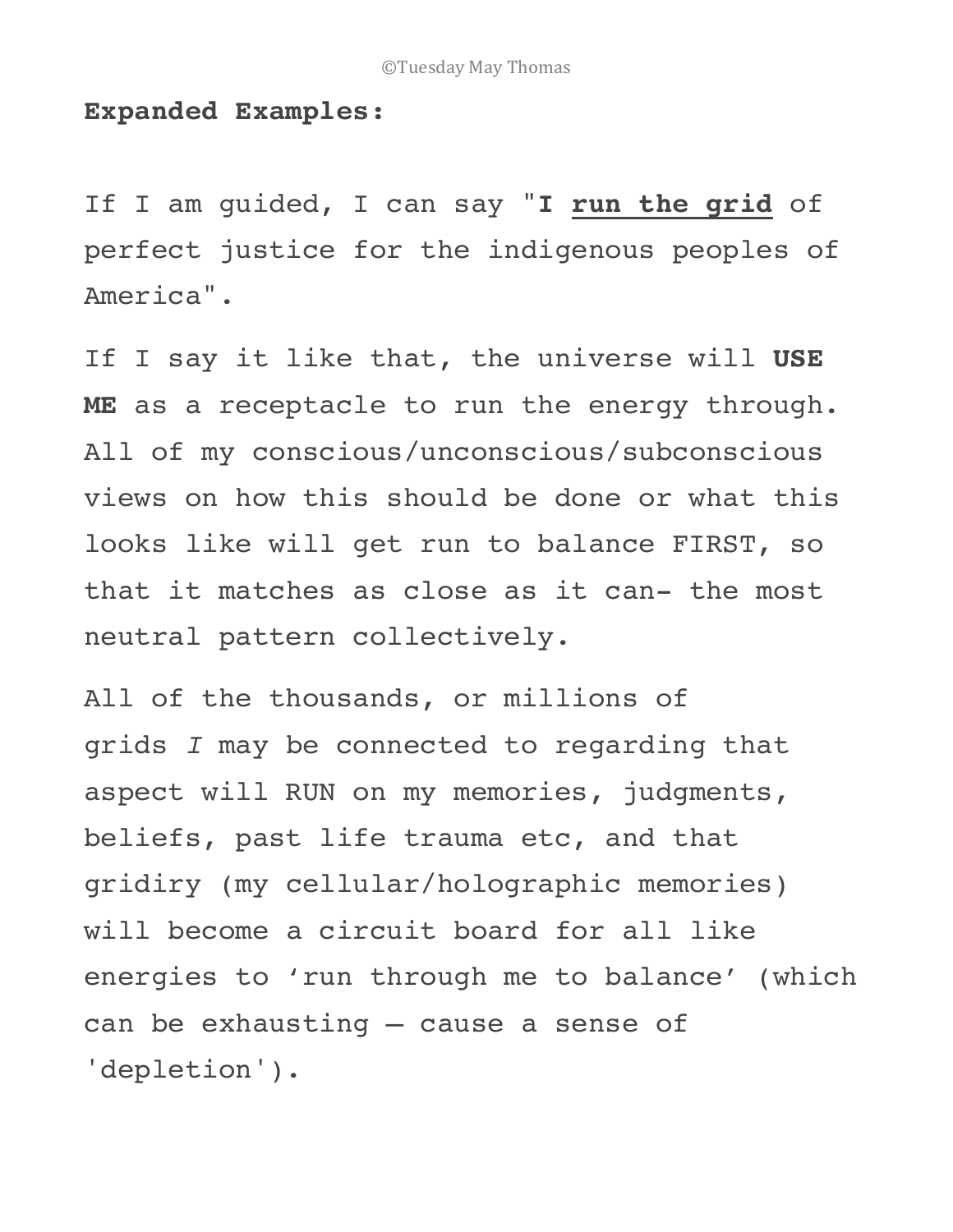I can also say '**Universe, run the grid of** justice for the indigenous peoples', which works from the furthest reaches of the collective gridiry regarding that aspect- from the points in creation of all injustice towards indigenous peoples in America, ever perceived/experienced/created/believed/impleme nted etc, as held in the grid as memorythrough all time, space and dimensions.. and eventually those grids running on you at the point they have been most distilled and refined in relation to your own beliefs and such about it.

**Running grids** 'from you', or from the universe', is not a bad thing, nor a good thing. It just changes the way the energy runs and can offer a different experience.

When you run a grid from yourself, it runs on you first, then the energy runs out through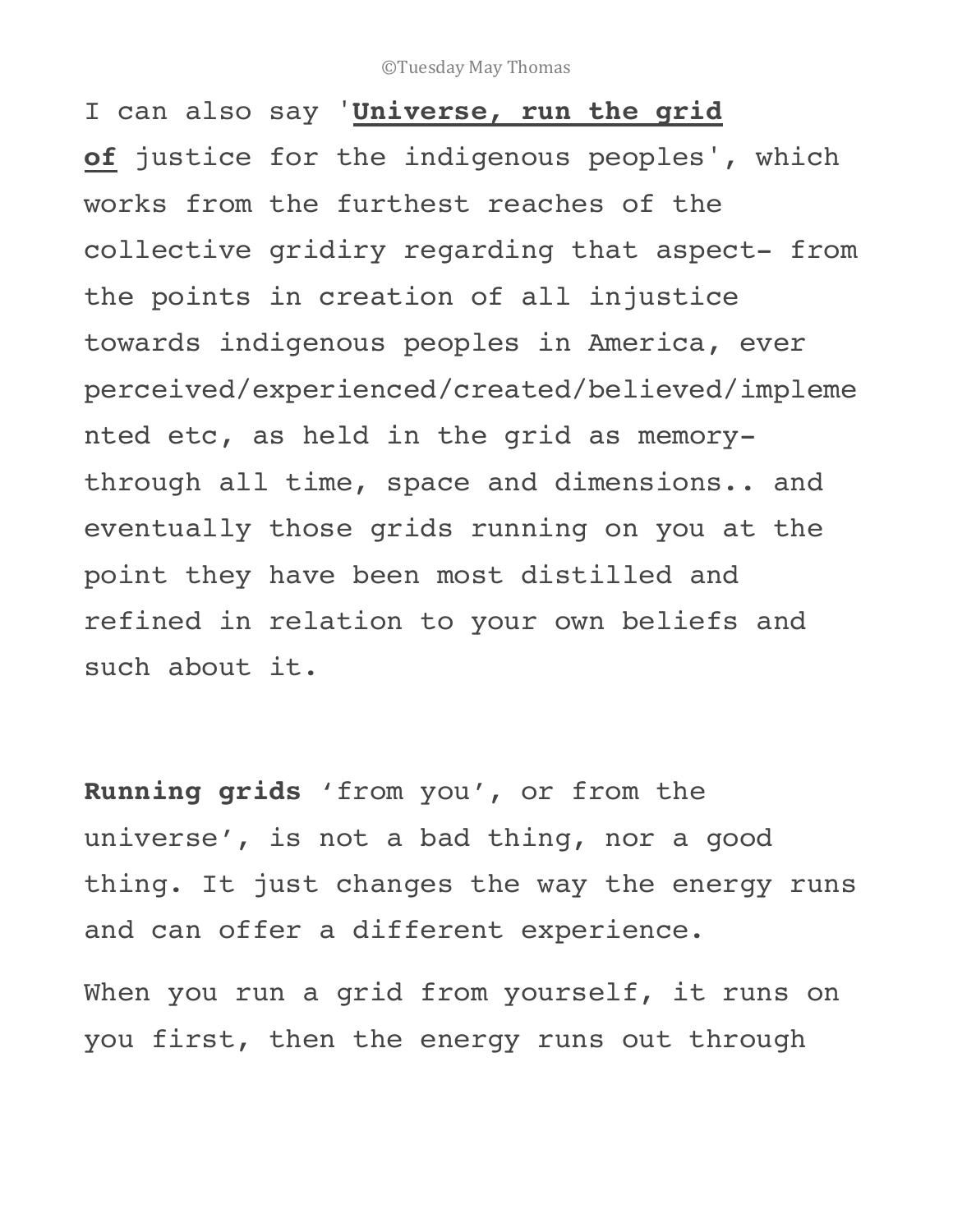all connected people, places, and things through the universe.



**DEPLETION or EXPANSION of ENERGY?**

When you run grids from YOU, you are saying USE ME as a conduit to RUN all the polarity of this, first.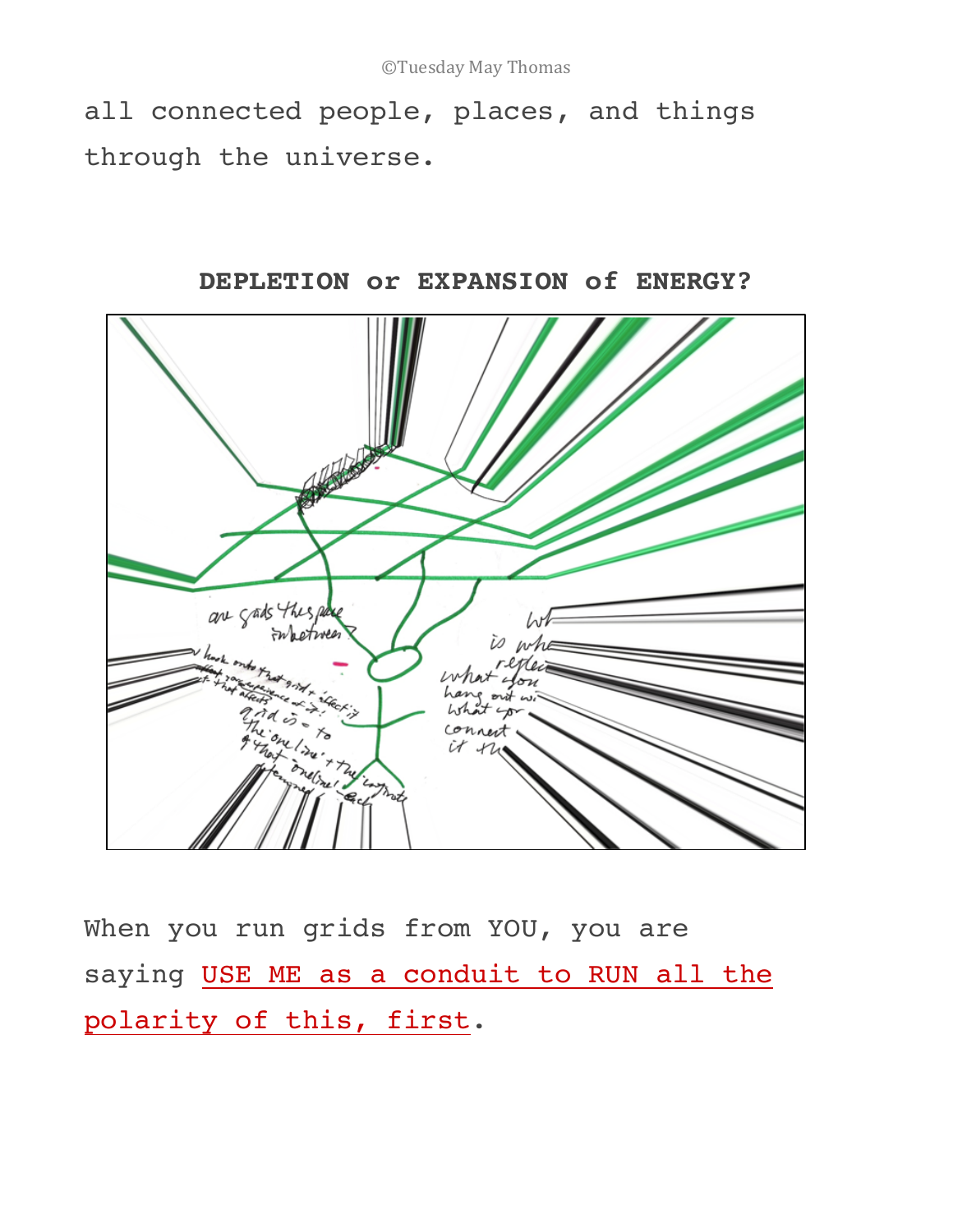That grid will run on YOU first. Your experience of 'depletion' is only relative to how many polarized grids YOU hold about it, and are connected to, through that grid; how much pain you have connected to it, polarity, judgments, past life experience/memory/ and more, via yourself, your history and personal con/uncon/subcon experience with 'it'(the grid being run). This includes how much you have said **USE ME** as a conduit for this, either in a past life, or now....(and those contracts can be re-written).

And *No, you don't have to become depleted*. If one is truly guided to run a grid from themselves; "I run the grid of\_\_\_", there is a dance in that, that one learns over time and a space that serves.

Your experience of 'depletion' is your healing, if you take it as such. Yet it doesn't have to run like that and put you in bed, though it can. Often all it takes is our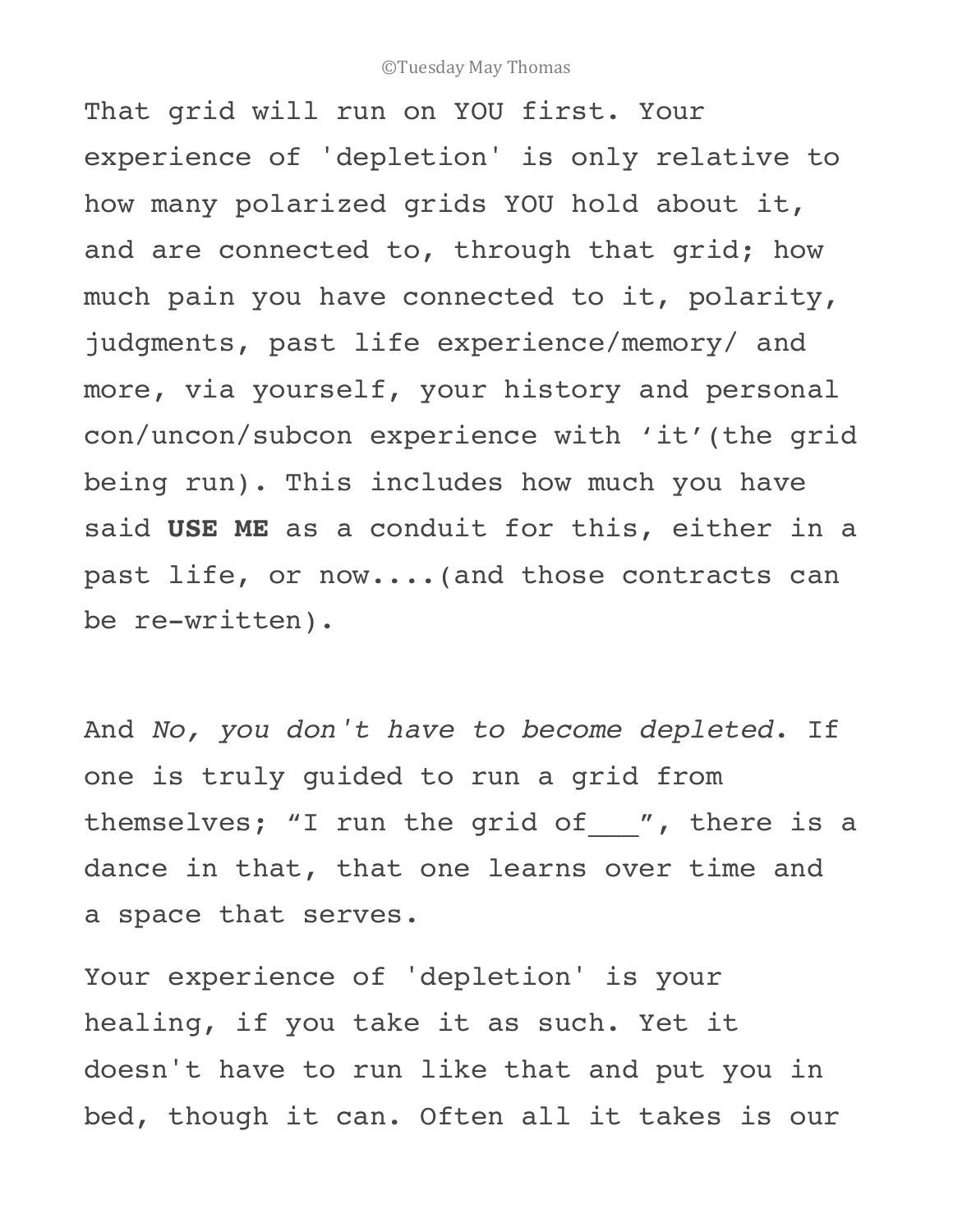awareness that a grid can be run for it to actually run of its own accord, but that's the next level of all of this. First, we learn about running grids.

Everyone feels this work differently. You may be guided to use it solely for your personal healing. When it's personal, you are encouraged to run grids on yourself/from yourself with intention.

You can simply hold the intention that the grids you will speak are FOR YOU, and so not have to constantly state "This is for me". Once your intention is clear, you can ramble off a bunch of grids and know the universe knows they are for you, from you! So much more on this, but for now- yes you can also clearly state that grids you are running are for you.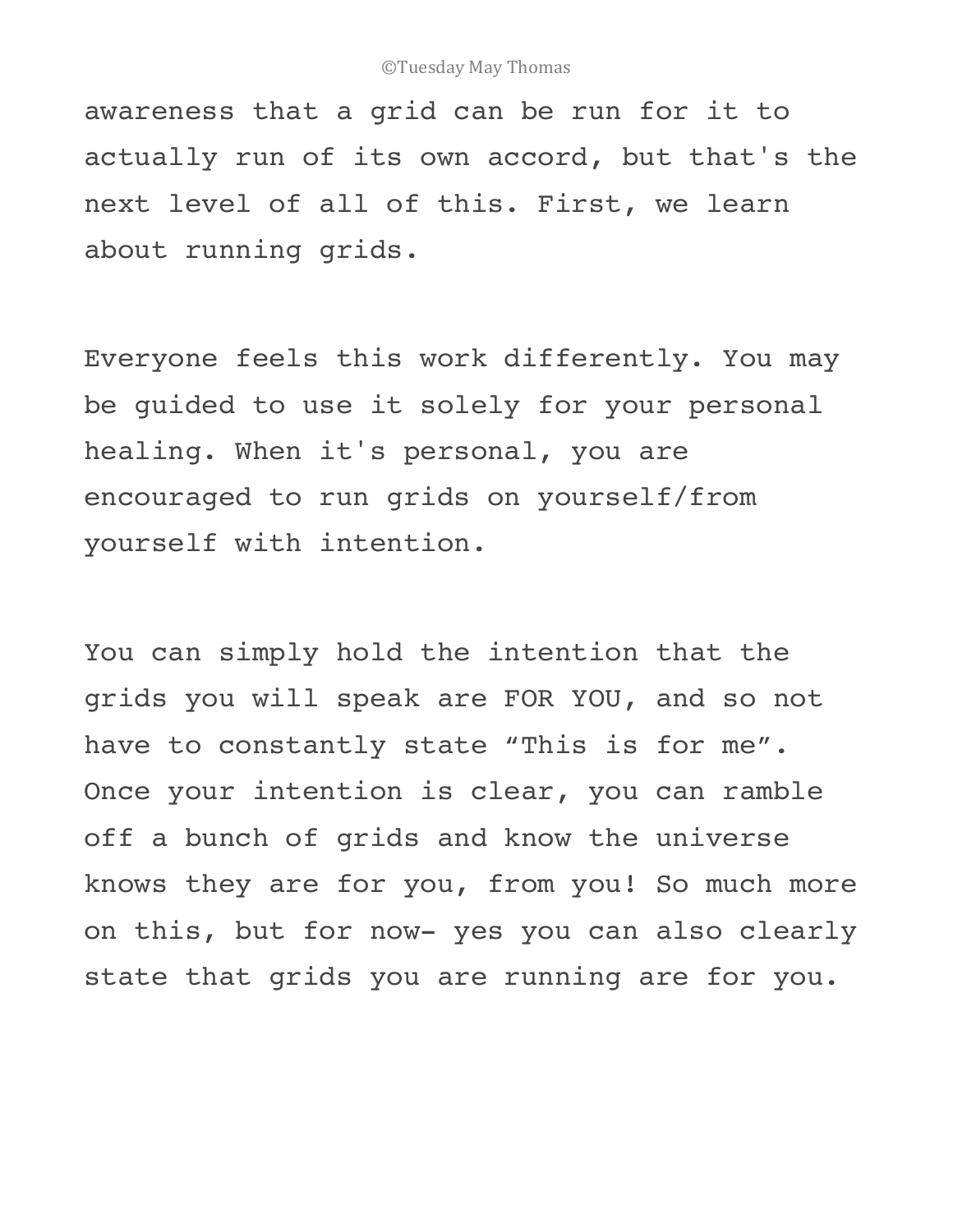## **State:**

"For myself, I now run the grid of \_\_\_\_\_\_\_\_". Or

"I run the grid of detachment for myself".

\*\*\*Or just by merely knowing clearly your intention is to run grids on YOU, specifically- you can state a bunch in a row..

I run the grid of peace

I run the grid of clarity

I run the grid of grounding

I run the grid of kindness

I run the grid of patience

I run the grid of grace

I run the grid of organization

I run the grid of procrastination

I run the grid of being inspired

I run the grid of not giving a fuck

I run the grid of perfect health

I run the grid of being gentle with myself

I run the grid of my mystic vision

I run the grid of listening to others